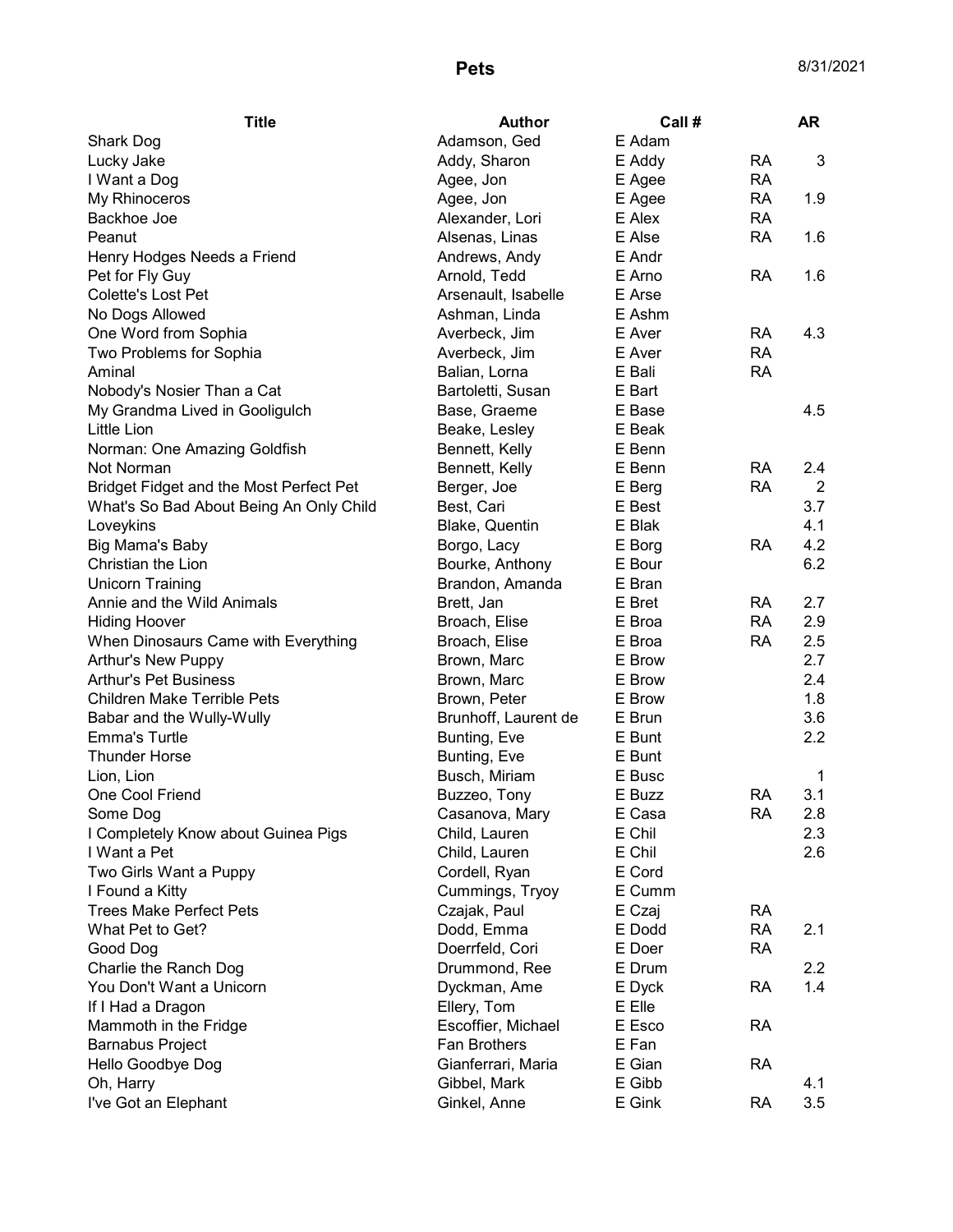| <b>Title</b>                                 | <b>Author</b>                    | Call # |           | <b>AR</b>      |
|----------------------------------------------|----------------------------------|--------|-----------|----------------|
| Pet Boy                                      | Graves, Keith                    | E Grav |           | 2.9            |
| Puppy!                                       | Graves, Keith                    | E Grav | <b>RA</b> |                |
| Old Man and the Flea                         | Hanson, Mary                     | E Hans | <b>RA</b> | 3.5            |
| My Pet Rattlesnake                           | Hayes, Joe                       | E Haye | <b>RA</b> | 3.7            |
| Fang                                         | Hazen, barbara                   | E Haze |           |                |
| Alfie                                        | Heder, Thyra                     | E Hede |           |                |
| Fun Dog, Sun Dog                             | Heiligman, Deborah               | E Heil |           |                |
| Dog Who Belonged to No One                   | Hest, Amy                        | E Hest |           | 3.3            |
| Floaty                                       | Himmelman, John                  | E Himm |           | 2.6            |
| Hoodwinked                                   | Howard, Arthur                   | E Howa |           | 2.9            |
| Don't Take Your Snake for a Stroll           | Ireland, Karin                   | E Irel |           | 3.4            |
| Chibi Samurai Wants a Pet                    | Ishida, Sanae                    | E Ishi |           |                |
| Mr. Scruff                                   | James, Simon                     | E Jame |           |                |
| <b>Birthday Pet</b>                          | Javernick, Ellen                 | E Jave | <b>RA</b> | 2.3            |
| This Moose Belongs to Me                     | Jeffers, Oliver                  | E Jeff | 3.1       |                |
| Gopher Up Your Sleeve                        | Johnston, Tony                   | E John | <b>RA</b> | 3.2            |
| Pet Show!                                    | Keats, Ezra Jack                 | E Keat |           | 2.2            |
| Can I Keep Him?                              | Kellogg, Steven                  | E Kell |           | 2.7            |
| <b>Great Texas Hamster Drive</b>             | Kimmel, Eric                     | E Kimm | <b>RA</b> | 3              |
| Argus                                        | Knudsen, Michelle                | E Knud | <b>RA</b> | 3              |
| My Crocodile Does Not Bite                   | Kulka, Joe                       | E Kulk |           | 2.6            |
| Lost and Found Cat                           | Kuntz, Doug                      | E Kunt |           |                |
| My Cat Copies Me                             | Kwon, Yoon-duck                  | E Kwon |           | 1.8            |
| No Frogs in School                           | LaFaye, A.                       | E Lafa |           |                |
| Ugly Fish                                    | LaReau, Kara                     | E Lare |           | 2.2            |
| Best Pet of All                              | LaRochelle, David                | E Laro | <b>RA</b> | $\overline{2}$ |
| Not Inside This House                        | Lewis, Kevin                     | E Lewi | <b>RA</b> | 2.8            |
| Sparky and Spike                             | Lowell, Barbara                  | E Lowe | <b>RA</b> |                |
| Peep!                                        | Luthardt, Kevin                  | E Luth |           |                |
| <b>Bittle</b>                                | MacLachlan, Patricia             | E MacL |           | 2.1            |
| Once I Ate a Pie                             | MacLachlan, Patricia             | E Macl |           | 1.9            |
|                                              |                                  | E Mant | <b>RA</b> | $\overline{2}$ |
| <b>Strictly No Elephants</b>                 | Mantchev, Lisa<br>Marino, Gianna |        |           |                |
| Splotch                                      |                                  | E Mari |           |                |
| Hondo & Fabian                               | McCarty, Peter                   | E McCa |           | 1.2            |
| Octopuppy                                    | McKenna, Martin                  | E Mcke | <b>RA</b> | 1.1            |
| Aaaarrgghh! Spider!                          | Monks, Lydia                     | E Monk | <b>RA</b> | 0.8            |
| If Wendell Had a Walrus                      | Mortensen, Lori                  | E Mort | <b>RA</b> |                |
| Grimelda and the Spooktacular Pet Show       | Murray, Diana                    | E Murr |           |                |
| <b>April's Kittens</b>                       | Newberry, Claire                 | E Newb |           | 4.2            |
| Marshmallow                                  | Newberry, Clare                  | E Newb |           | 4.7            |
| Day Jimmy's Boa Ate the Wash                 | Noble, Trinka                    | E Nobl |           | 2.2            |
| Jimmy's Boa and the Big Splash Birthday Bash | Noble, Trinka                    | E Nobl |           | 2.7            |
| Jimmy's Boa and the Bungee Jump Slam Dunk    | Noble, Trinka                    | E Nobl |           | 2.8            |
| Plantzilla                                   | Nolen, Jerdine                   | E Nole |           | 3.4            |
| Jack of all Tails                            | Norman, Kim                      | E Norm |           | 3              |
| If I Had a Raptor                            | O'Connor, George                 | E Ocon | <b>RA</b> | 2.4            |
| Sparky                                       | Offill, Jenny                    | E Offi | <b>RA</b> | 3              |
| I Wanna Iguana                               | Orloff, Karen                    | E Orlo | <b>RA</b> | 2.7            |
| Perfect Pet                                  | Palatini, Margie                 | E Pala |           | 2.2            |
| <b>Broken Cat</b>                            | Perkins, Lynne                   | E Perk |           | 3.6            |
| <b>Ferocious Fluffity</b>                    | Perl, Erica                      | E Perl | <b>RA</b> | 2.1            |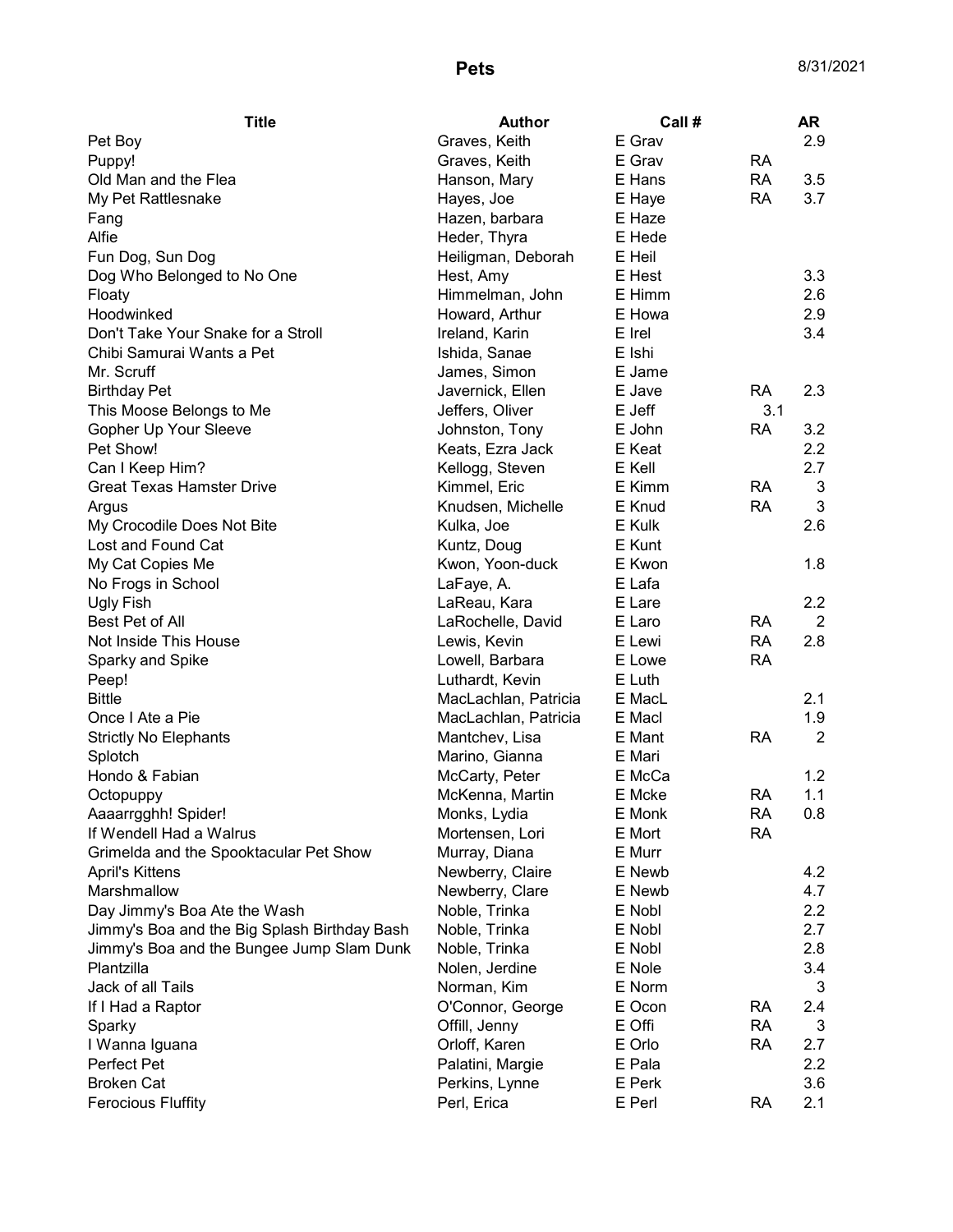| <b>Title</b>                                                   | <b>Author</b>                  | Call #    |           | <b>AR</b>  |
|----------------------------------------------------------------|--------------------------------|-----------|-----------|------------|
| <b>Rumble Tum</b>                                              | Peters, Stephanie              | E Pete    | <b>RA</b> | 2.6        |
| <b>Puppy Truck</b>                                             | Pinkney, Brian                 | E Pink    |           |            |
| Bear and Bunny                                                 | Pinkwater, Daniel              | E Pink    | <b>RA</b> | 2.3        |
| John Philip Duck                                               | Polacco, Patricia              | E Pola    |           | 4.3        |
| Snagglegrollop                                                 | Postgate, Daniel               | E Post    |           | 2.4        |
| Truman                                                         | Reidy, Jean                    | E Reid    | <b>RA</b> | 3.4        |
| Aggie and Ben                                                  | Ries, Lori                     | E Ries    | <b>RA</b> | 1.5        |
| William and the Guinea Pig                                     | Rose, Gill                     | E Rose    |           | 3          |
| <b>Bookshop Dog</b>                                            | Rylant, Cynthia                | E Ryla    |           | 4.1        |
| <b>Chickens are Coming</b>                                     | Samuels, Barbara               | E Samu    |           |            |
| Caring for Your Lion                                           | Sauer, Tammi                   | E Saue    |           |            |
| Me Want Pet!                                                   | Sauer, Tammi                   | E Saue    |           | 1          |
| Pet for Petunia                                                | Schmid, Paul                   | E Schm    | RA        | 1.9        |
| Chewy Louie                                                    | Schneider, Howie               | E Schn    |           | 2.4        |
| Memoirs of a Tortoise                                          | Scillian, Devin                | E Scil    |           | 2.8        |
| Who Wants a Cheap Rhinoceros?                                  | Silverstein, Shel              | E Silv    |           | 2.8        |
| Spencer's New Pet                                              | Sima, Jessie                   | E Sima    |           |            |
| <b>Cat is Better</b>                                           | Singleton, Linda               | E Sing    |           |            |
| Small in the City                                              | Smith, Sydney                  | E Smit    |           |            |
| Moe McTooth                                                    | Spinelli, Eileen               | E Spin    |           | 2.7        |
| <b>First Pup</b>                                               | Staake, Bob                    | E Staa    | RA        | 4.6        |
| My Pet Book                                                    | Staake, Bob                    | E Staa    | <b>RA</b> | 3          |
| Small Brown Dog with a Wet Pink Nose                           | Stuve-Bodeen, Stephanie E Stuv |           | <b>RA</b> | 2.9        |
| No Room for a Pup                                              | Suneby, Elizabeth              | E Sune    | <b>RA</b> |            |
| Pets You Get                                                   | Taylor, Thomas                 | E Tayl    |           | 2.9        |
| Along the Tapajos                                              | Vilela, Fernando               | E Vile    |           |            |
| Day the Animals Came                                           | Weller, Frances                | E Well    |           | 4.1        |
| Pigeon Wants a Puppy                                           | Willems, Mo                    | E Will    | <b>RA</b> | 0.7        |
| <b>Biggest Parade</b>                                          | Winthrop, Elizabeth            | E Wint    |           | 2.8        |
| <b>Birthday Fish</b>                                           | Yaccarino, Dan                 | E Yacc    |           | 2.4        |
| <b>Unicorn Named Sparkle</b>                                   | Young, Amy                     | E Youn    |           |            |
| Princess Junstina Albertina                                    | Davidson, Ellen                | J 398.2   |           |            |
| <b>Sugar Gliders</b>                                           | O'Sullivan, Elizabeth          | J 599.23  |           | 3.4        |
| <b>Rabbits</b>                                                 | Stewart, Melissa               | J 599.32  |           | 5.2        |
| Baby Hedgehogs                                                 | Borgert-Spaniol, Megan         | J 599.332 |           | 1.5        |
| Wackiest White House Pets                                      | Davis, Gibbs                   | J 636     |           | 5.9        |
| Would You Rather Shake Like a Dog or Climb Like De la Bedoyere |                                | J 636     |           |            |
| James Herriot's Treasury for Children                          | Herriot, James                 | J 636     |           |            |
| Little Kids First Big Book of Pets                             | Hughes, Catherine              | J 636     |           |            |
| <b>Talking Tails</b>                                           | Love, Ann                      | J 636     |           | 5.9        |
| <b>Animal Heroes</b>                                           | Markle, Sandra                 | J 636     |           |            |
| Saving Animals from Fires                                      | Person, Stephen                | J 636.08  |           | 5.5        |
| Saving Animals from Hurricanes                                 | Person, Stephen                | J 636.08  |           | 5.6        |
|                                                                | Jacobs, Pat                    | J636.1    |           | 6          |
| Pony Pals                                                      |                                | J636.1    |           |            |
| My Friend the Miniature Horse                                  | Randolph, Joanne               |           |           | 4.2<br>3.7 |
| Caring for Your Horse                                          | Sexton, Colleen                | J636.1    |           |            |
| <b>Miniature Horses</b>                                        | Stone, Lynn                    | J636.1    |           | 3.8        |
| <b>Potbellied Pigs</b>                                         | Lunis, Natalie                 | J 636.4   |           | 4.6        |
| My Friend the Potbellied Pig                                   | Randolph, Joanne               | J 636.4   |           | 3.6        |
| <b>Potbellied Pigs</b>                                         | Silverstein, Alvin             | J 636.4   |           | 4.1        |
| Pot Bellied Pigs                                               | Stone, Lynn                    | J 636.4   |           | 3.3        |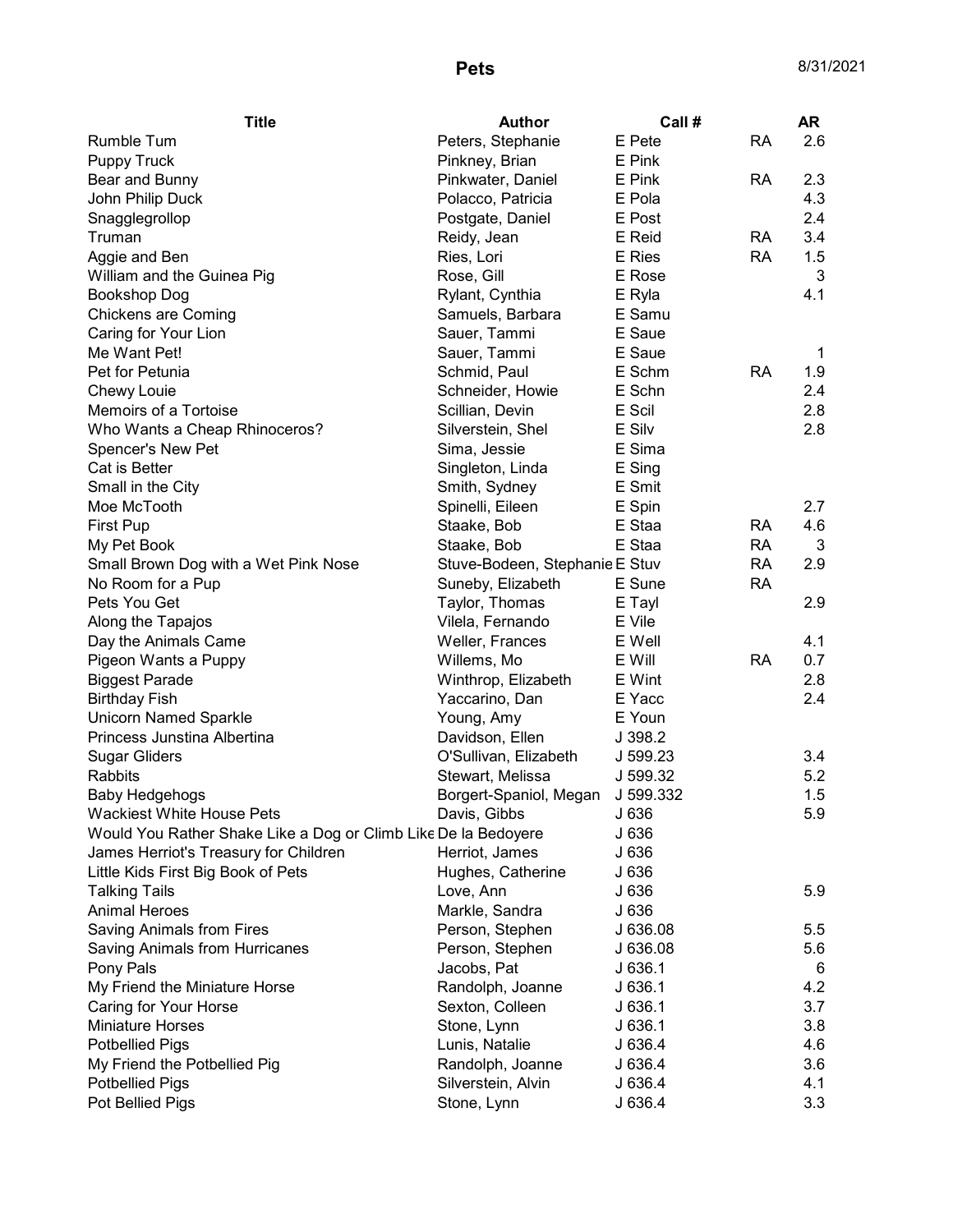| <b>Title</b>                                                    | <b>Author</b>        | Call #     |           | <b>AR</b> |
|-----------------------------------------------------------------|----------------------|------------|-----------|-----------|
| Henrietta's Guide to Caring for Your Chickens                   | Thomas, Isabel       | J 636.5    |           | 3.9       |
| Parrots                                                         | Haney, Johannah      | J636.6     |           |           |
| <b>Bird Pals</b>                                                | Jacobs, Pat          | J 636.6    |           | 5.8       |
| Beaky's Guide to Caring for Your Birds                          | Thomas, Isabel       | J 636.68   |           | 3.8       |
| May I Pet Your Dog?                                             | Calmenson, Stephanie | J 636.7    |           | 1.8       |
| Dog Pals                                                        | Jacobs, Pat          | J 636.7    |           | 5         |
| Dogs                                                            | Stevens, Kathryn     | J 636.7    |           |           |
| W is for Woof                                                   | Strother, Ruth       | J 636.7    |           | 4.7       |
| Caring for Your Dog                                             | Zobel, Derek         | J 636.7    |           | 3.6       |
| Sled Dogs                                                       | Haskins, Lori        | J 636.73   |           | 4         |
| Cats                                                            | Hart, Joyce          | J 636.8    |           | 5.3       |
| <b>Cat Pals</b>                                                 | Jacobs, Pat          | J 636.8    |           | 5.2       |
| Cats                                                            | Stevens, Kathryn     | J636.8     |           |           |
| Kitty's Guide to Caring for Your Cat                            | Thomas, Isabel       | J636.8     |           | 3.6       |
| M is for Meow                                                   | Wilbur, Helen        | J 636.8    |           | 6.5       |
| Caring for Your Cat                                             | Zobel, Derek         | J 636.8    |           | 3.5       |
| <b>Rabbits</b>                                                  | Bjorklund, Ruth      | J 636.9    |           | 5.4       |
| <b>Hamsters and Gerbils</b>                                     | Ellis, Carol         | J 636.9    |           |           |
| <b>Unusual Pet Pals</b>                                         | Jacobs, Pat          | J 636.9    |           | 6         |
| <b>Furry Ferrets</b>                                            | Lunis, Natalie       | J 636.9    |           | 5.1       |
| <b>Rabbit Pals</b>                                              | Jacobs, Pat          | J 636.932  |           | 5.3       |
| Bunny's Guide to Caring for Your Rabbit                         | Ganeri, Anita        | J 636.9322 |           | 3.8       |
| Nibble's Guide to Caring for Your Hamster                       | Ganeri, Anita        | J 636.935  |           | 3.5       |
| Guinea Pig Pals                                                 | Jacobs, Pat          | J 636.935  |           | 5.6       |
| <b>Hamster Pals</b>                                             | Jacobs, Pat          | J 636.935  |           | 5.6       |
| Hamsters                                                        | Stevens, Kathryn     | J 636.935  |           |           |
| Giggle's Guide to Caring for Your Gerbil                        | Thomas, Isabel       | J 636.935  |           | 3.8       |
| Gordon's Guide to Caring for Your Guinea Pigs                   | Thomas, Isabel       | J 636.935  |           | 4.1       |
| Squeak's Guide to Caring for Your Pet Rats and M Thomas, Isabel |                      | J 636.935  |           | 3.8       |
| Caring for Your Hamster                                         | Zobel, Derek         | J 636.935  |           | 3.5       |
| My Friend the Ferret                                            | Randolph, Joanne     | J 636.976  |           | 3.9       |
| Ferrets                                                         | Silverstein, Alvin   | J 636.976  |           | 4.5       |
| <b>Hissing Cockroaches</b>                                      | Silverstein, Alvin   | J 638      |           | 4.2       |
| Turtles                                                         | Haney, Johannah      | J 639.3    |           | 6         |
| Snakes                                                          | Hart, Joyce          | J 639.3    |           |           |
| <b>Lizard Pals</b>                                              | Jacobs, Pat          | J 639.3    |           | 6         |
| Green Iguanas                                                   | Lunis, Natalie       | J 639.3    |           | 5         |
| Aquarium Fish                                                   | Mills, Dick          | J 639.3    |           |           |
| Iguanas                                                         | Silverstein, Alvin   | J 639.3    |           | 4.2       |
| Goldie's Guide to Caring for Your Goldfish                      | Thomas, Isabel       | J 639.3    |           | 4.3       |
| <b>Freshwater Fishes</b>                                        | Buckmaster, Marjorie | J 639.34   |           | 5.6       |
| <b>Fish Pals</b>                                                | Jacobs, Pat          | J 639.34   |           | 6         |
| Slinky's Guide to Caring for Your Snake                         | Thomas, Isabel       | J 639.396  |           | 3.8       |
| <b>Hermit Crabs</b>                                             | Stevens, Kathryn     | J 639.67   |           |           |
| Drawing Pets and Farm Animals                                   | Cook, Trevor         | J 743.6    |           |           |
| <b>Favorite Pets</b>                                            | Legendre, Philippe   | J 743.6    |           |           |
| Eric Carle's Animals, Animals                                   | Carle, Eric          | J 811.08   |           |           |
| Who Swallowed Harold?                                           | Pearson, Susan       | J 811.54   |           | 3.3       |
| Scranimals                                                      | Prelutsky, Jack      | J 811.54   |           | 5.9       |
| <b>Presidential Pets</b>                                        | Moberg, Julia        | J 973      |           | 6.8       |
| Who Named Their Pony Macaroni                                   | Singer, Marilyn      | J 973      | <b>RA</b> |           |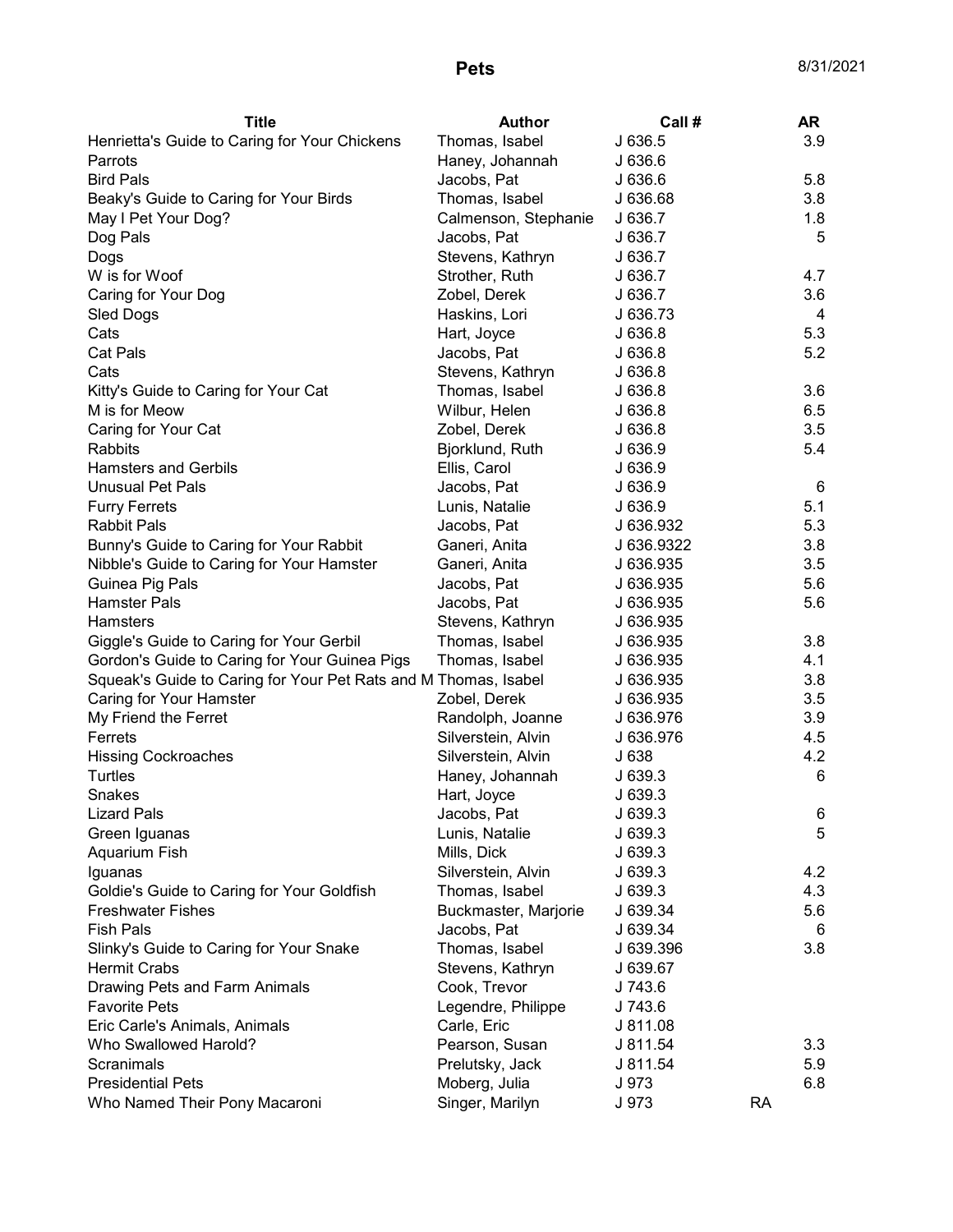| <b>Title</b>                                 | <b>Author</b>                   | Call #                 | AR         |
|----------------------------------------------|---------------------------------|------------------------|------------|
| <b>Mysterious Tadpole</b>                    | Kellogg, Steven                 | J Brl F Kell           | 3.6        |
| Jeremy Thatcher, Dragon Hatcher              | Coville, Bruce                  | J Fantasy Covi         | 4.9        |
| Katie the Kitten Fairy                       | Meadows, Daisy                  | J Fantasy Mead 1       | 4.6        |
| I, Freddy                                    | Reiche, Dietlof                 | J Fantasy Reic 1       | 5.1        |
| Freddy in Peril                              | Reiche, Dietlof                 | J Fantasy Reic 2       | 4.9        |
| Cricket in Time's Square                     | Selden, George                  | J Fantasy Seld         | 4.9        |
| Harry Cat's Pet Puppy                        | Selden, George                  | J Fantasy Seld         | 4.8        |
| Wedgie and Gizmo                             | Selfors, Suzanne                | J Fantasy Self 1       | 3.7        |
| My Pet Human                                 | Surovec, Yasmine                | J Fantasy Suro         |            |
| <b>Hamster and Cheese</b>                    | Venable, Colleen                | J GN Guin 1            | 2.3        |
| And Then There Were Gnomes                   | Venable, Colleen                | J GN Guin 2            | 2.6        |
| Ferret's a Foot                              | Venable, Colleen                | J GN Guin 3            | 2.4        |
| Fish You Were Here                           | Venable, Colleen                | J GN Guin 4            | 2.4        |
| My Amazing Dinosaur                          | Grimaldi                        | J GN Tib 2             | 2.1        |
| Molly's Puppy Tale                           | Tripp, Valerie                  | J Hist Amer Moll       | 4.3        |
| Howliday Inn                                 | Howe, James                     | J Horror Howe          | 4          |
| Return to Howliday Inn                       | Howe, James                     | J Horror Howe          | 5.8        |
| <b>Great Smelling Bee</b>                    | Stine, R.L.                     | J Horror Stin 2        | 2.8        |
| Little Pet Werewolf                          | Stone, Tom                      | J Horror Ston 4        | 3.9        |
| Sly the Sleuth and the Pet Mysteries         | Napoli, Donna Jo                | J Mystery Napo         | 2.6        |
| <b>Canary Caper</b>                          | Roy, Ron                        | J Mystery Roy          | 3.4        |
| Friendship According to Humphrey             | Birney, Betty                   | J Reality Birn         | 4          |
| World According to Humphrey                  | Birney, Betty                   | J Reality Birn         | 4.2        |
| Mercy Watson series                          | DiCamillo, Kate                 | J Reality Dica Merc RA |            |
| Invisible Dog                                | King-Smith, Dick                | J Reality King         | 3.5        |
| Jessica Finch in Pig trouble                 | McDonald, Megan                 | J Reality Mcdo 1       | 2.5        |
| Stink and the Great Guinea Pig Express       | McDonald, Megan                 | J Reality Mcdo 4       | 3.7        |
| Julia Gillian and the Dream of the Dog       | McGhee, Alison                  | J Reality Mcgh 3       | 5.2        |
| Marty McGuire Has Too Many Pets              | Messner, Kate                   | J Reality Mess 3       | 4          |
| Junie B. Jones Smells Something Fishy        | Park, Barbara                   | J Reality Park 12      | 2.6        |
| Marvin Redpost: Alone in His Teacher's House | Sachar, Louis                   | J Reality Sach 4       | 2.9        |
| Mud Puddle Poodle                            | Sutherland, T.T.                | J Reality Suth         | 4.2        |
| No Dogs Allowed                              | Wallace, Bill                   | J Reality Wall         | 3.7        |
| My Big Fat Zombie Goldfish                   | O'Hara, Mo                      | J Sci-Fi Ohar          | 4.8        |
| Help! I'm Trapped in Obedience School        | Strasser, Todd                  | J Sci-Fi Stra          | 3.3        |
| HI! Fly Guy                                  | Arnold, Tedd                    | JR Arno                | 1.5        |
| Shoo, Fly Guy!                               | Arnold, Tedd                    | JR Arno                | 1.7        |
| There Was an Old Lady Who Swallowed Fly Guy  | Arnold, Tedd                    | JR Arno                | 1.6        |
| Arthur and the School Pet                    | Brown, Marc                     | JR Brow                | 2.4        |
| Arthur's Lost Puppy                          | Brown, Marc                     | JR Brow                | 1.9        |
| Mice are Nice                                | Ghigna, Charles                 | JR Ghig                | 1.2        |
| Harold Finds a Friend                        | Baker, Liza                     | JR John                | 2.3        |
| Louise and the Class Pet                     | Light, Kelly                    |                        |            |
|                                              |                                 | JR Ligh<br>JR Manu     |            |
| Goodbye to Goldie                            | Manuschkin, Fran                |                        | 2.2<br>1.1 |
| No One Can Play                              | Mayer, Mercer<br>Parish, Herman | <b>JR Maye</b>         |            |
| Amelia Bedelia and the Cat                   |                                 | <b>RA</b><br>JR Pari   | 2.6        |
| My New Boy                                   | Phillips, Joan                  | JR Phil                | 1          |
| Oh, the Pets You can Get!                    | Rabe, Tish                      | JR Rabe                | 3.5        |
| Getting a Pet                                | Rober, Harold T.                | JR Robe                | 1.2        |
| Henry and Mudge and Annie's Perfect Pet      | Rylant, Cynthia                 | JR Ryla                | 2.3        |
| <b>Family Pets</b>                           | Schaefer, Lola                  | JR Scha                | 0.9        |